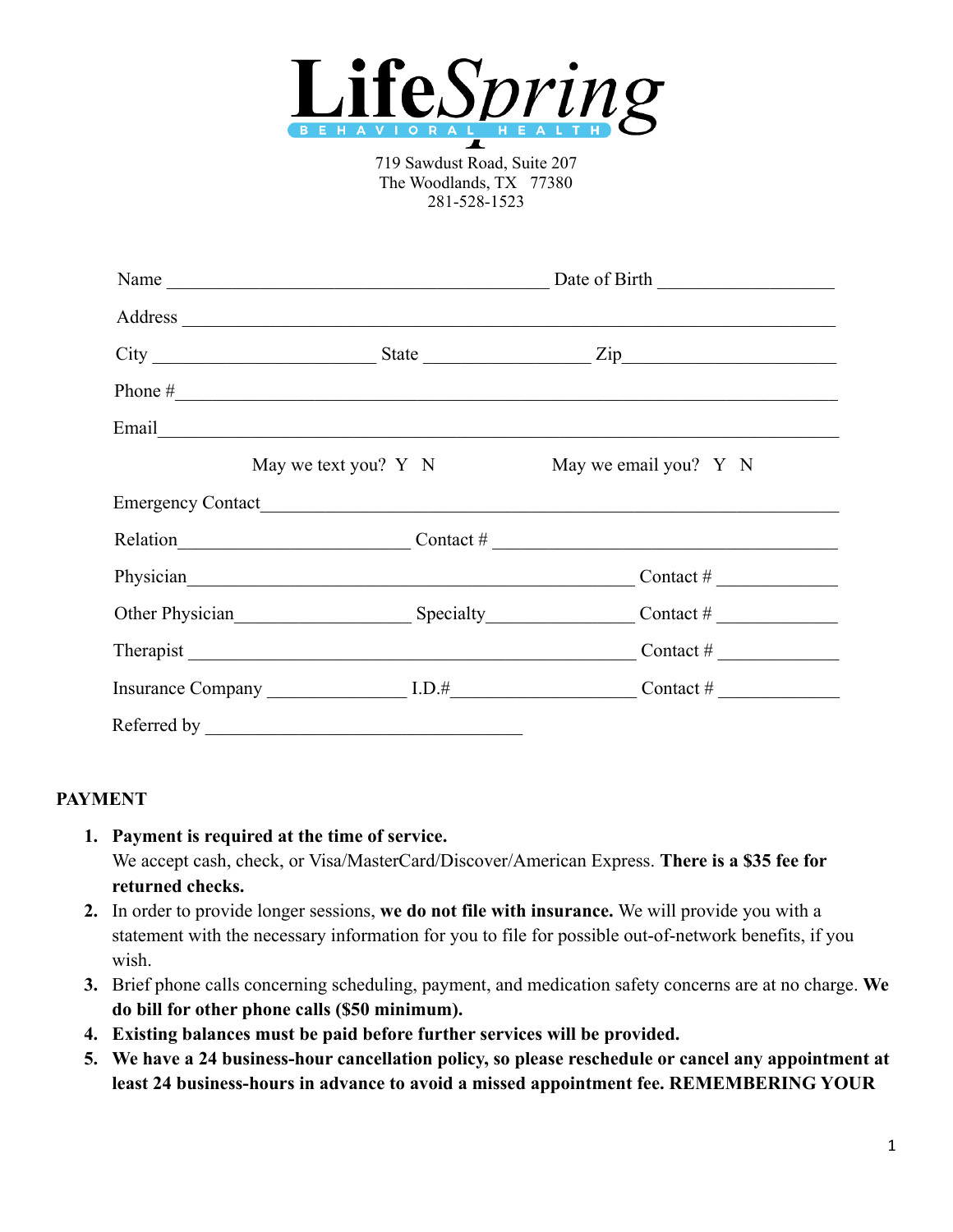**APPOINTMENT IS YOUR RESPONSIBILITY. Your credit card on file will be charged. Fees are \$50 for follow-up appointments, and 50% of the fee for new-patient appointments.**

**6. All medication refills will be provided only during scheduled appointments. Before you cancel, make sure you have enough medication to last until you can be seen.**

By initialing, you agree to all of these terms. (Initial **with all allocate in the set of the set of the set of the set of the set of the set of the set of the set of the set of the set of the set of the set of the set of** 

# **CONFIDENTIALITY**

- 1. We will not release information about you without your permissions unless we believe there is an emergency or we are ordered by a court.
- 2. We may disclose health information about you if required by law or state or federal regulations, or to report suspected abuse of neglect of a child or compromised elderly adult.
- 3. We may be obligated to take action to protect a patient or others from harm. If there is a threat of harm to one's self or others, your physician may be obligated to help arrange hospitalization or contact appropriate persons who can help provide protection.
- 4. If you choose to file with your health insurance company, they will likely require a diagnosis to justify payment. Any diagnosis made will become a part of your permanent health record.
- 5. Email is not secure; therefore, we only use it for routine matters, not psychotherapy.

# **TELEHEALTH SERVICES**

- 1. Telehealth services may be offered if you are interested and your providers deems this is an appropriate service based on the clinical situation, co-existing medical and/or psychiatric conditions, and logistical factors.
- 2. Telehealth services are provided under similar privacy policies as in-person appointments.
- 3. A telehealth session cannot be exactly the same, and may not be as complete as, a face-to-face service, which could possibly result in errors in judgment given the restricted information available to your provider.
- 4. You have the right to stop using telehealth at any time, including in the middle of an appointment, and to request to schedule an in-person appointment.
- 5. You agree to not record any telehealth session without written consent from your provider, nor will your provider record any session without your written consent.
- 6. You agree to inform your provider if any other person can hear or see any part of your session before the session begins, as your provider will inform you if any other person can hear or see any part of your session.

# **LITIGATION LIMITATION**

Due to the nature of the therapeutic process and the fact that it often involves making a full disclosure with regard to confidential matters, it is agreed that should there be legal proceedings (such as, but not limited to, divorce and custody disputes, injuries, lawsuits, etc.,) neither you nor your attorney, nor anyone else acting on your behalf, will call us to testify in court or at any other proceeding, nor will a disclosure of records be requested.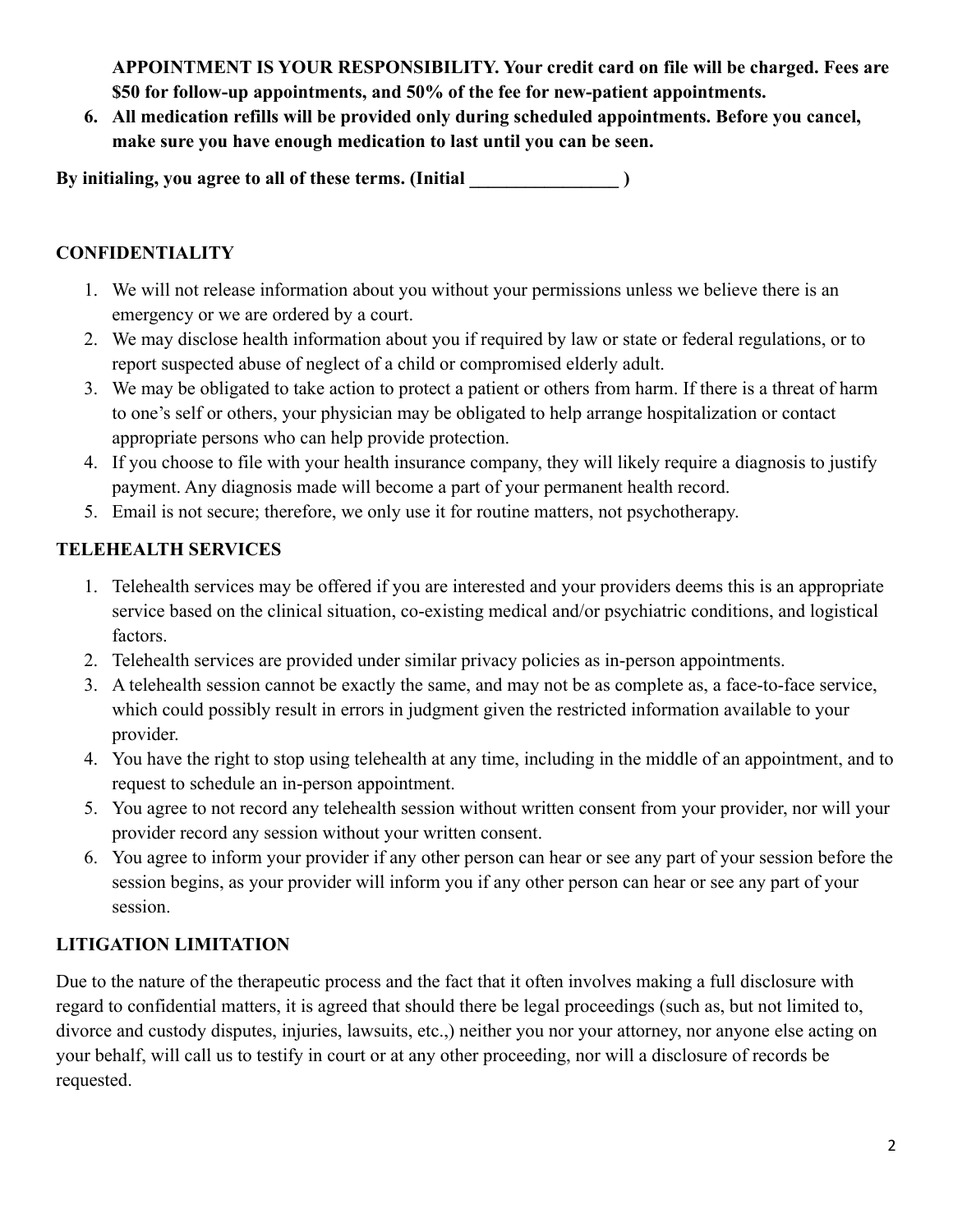### **CONTACTING US**

- 1. For scheduling or billing matters, please contact our office.
- 2. For medication questions, please contact your provider.
- 3. Medication refills will be provided during appointments only. You will be provided the number of refills deemed appropriate until your next appointment. If no refills remain, please schedule an appointment.
- 4. If you have an emergency, you may need to go to the nearest emergency room or call 911. Please do not email your provider or wait until our voicemail is checked.

## **COMPLAINTS**

- 1. Please discuss with us any concerns or complaints you may have as soon as possible so we can work towards a resolution. Expressing anger or disappointment can strengthen our doctor-patient relationship and enhance the possibility of a successful outcome.
- 2. If you become dissatisfied with our services and we cannot resolve the issue, you may report complaints to the Texas Medical Board or the Texas Board of Nursing. Their contact information will be provided to you upon request.

# **MAXIMIZING RESULTS**

- 1. Please arrive on time for your appointment. This helps us stay on schedule and minimizes the time you and others have to wait and it ensures you receive your full allotted time. We do our best to respect your time, but ask for your patience in advance if we are running behind due to an urgent manner.
- 2. Success in therapy depends on your desire for change and on your willingness to be honest with yourself and with us. Awareness of need, willingness to feel and to talk about negative emotions, curiosity, and openness to direction will maximize your benefit from our doctor-patient relationship.
- 3. We believe complete healing relies on a solid foundation of health to include aligning the mind, body, and spirit. Research shows that regular exercise, a healthy diet, mindfulness and other lifestyle changes can improve overall health and quality of life. We will try to include lifestyle changes into your treatment plan when indicated. If you would like, spirituality and prayer can also be a part of your visit. Please let us know if this is your desire.

Our mission is to provide you with high-quality care with honesty and integrity. Your signature below indicates that you have read and agree to the above terms. We consider it an honor that you have chosen us to be your provider. Thank you for allowing us to work with you.

 $\_$  , and the contribution of the contribution of the contribution of the contribution of the contribution of  $\mathcal{L}_\text{max}$ 

 $\_$  , and the contribution of the contribution of  $\mathcal{L}_\mathcal{A}$  , and the contribution of  $\mathcal{L}_\mathcal{A}$  , and the contribution of  $\mathcal{L}_\mathcal{A}$ 

Patient Name (Printed)

If Patient Representative, Name (Printed) Relationship to Patient

 $\mathcal{L}_\text{max}$  , and the set of the set of the set of the set of the set of the set of the set of the set of the set of the set of the set of the set of the set of the set of the set of the set of the set of the set of the

Signature Date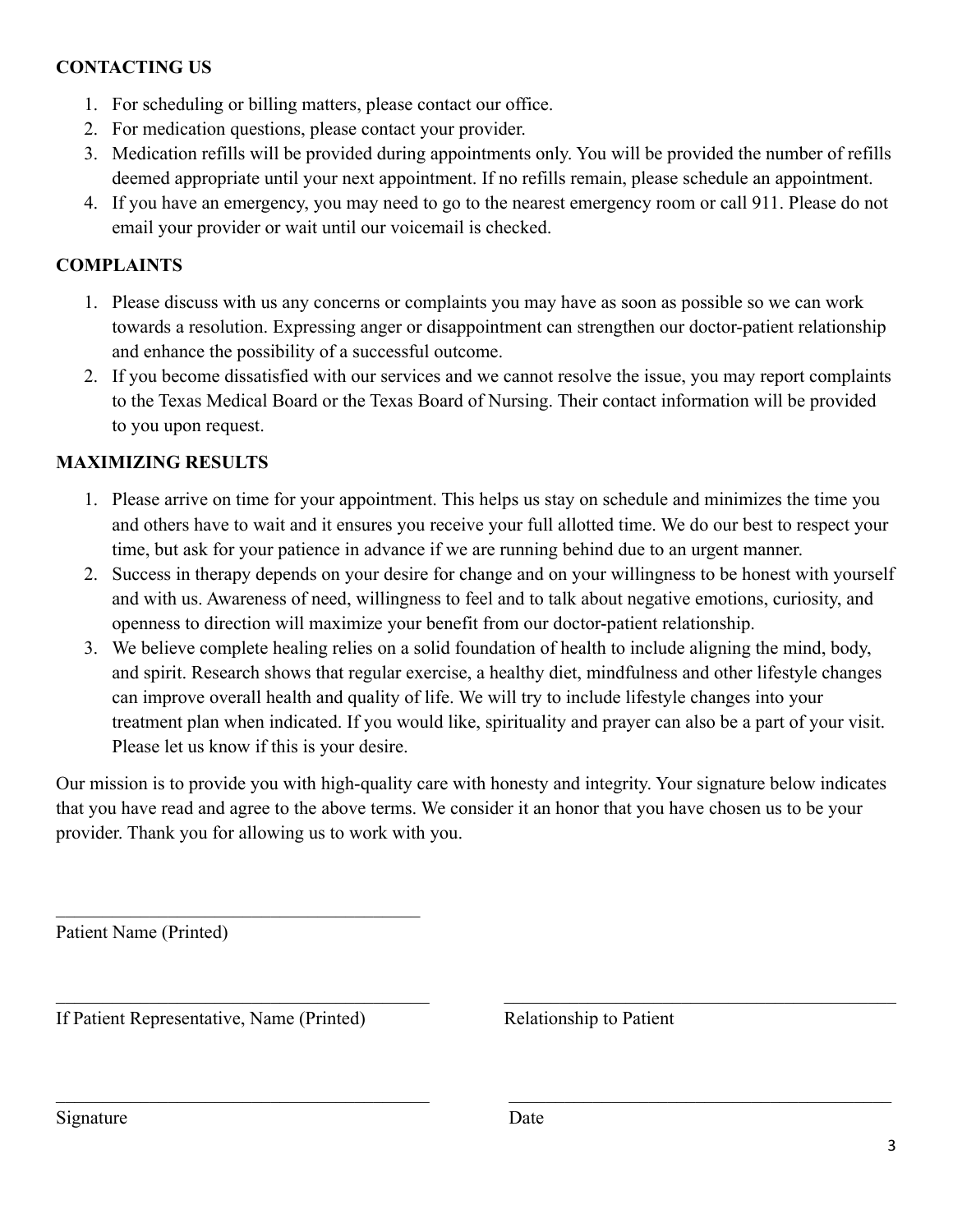# **ACKNOWLEDGEMENT OF RECEIPT OF NOTICE OF PRIVACY PRACTICES**

Your name and signature on this sheet indicate that you have been given the opportunity to review and request a copy of our Notice of Privacy Practices (Notice) on the date indicated. If you have any questions regarding the information contained therein, please do not hesitate to contact the office as indicated on your Notice.

 $\_$  , and the contribution of the contribution of  $\overline{\mathcal{L}}$  , and the contribution of  $\overline{\mathcal{L}}$ 

 $\mathcal{L}_\mathcal{L} = \{ \mathcal{L}_\mathcal{L} = \{ \mathcal{L}_\mathcal{L} = \{ \mathcal{L}_\mathcal{L} = \{ \mathcal{L}_\mathcal{L} = \{ \mathcal{L}_\mathcal{L} = \{ \mathcal{L}_\mathcal{L} = \{ \mathcal{L}_\mathcal{L} = \{ \mathcal{L}_\mathcal{L} = \{ \mathcal{L}_\mathcal{L} = \{ \mathcal{L}_\mathcal{L} = \{ \mathcal{L}_\mathcal{L} = \{ \mathcal{L}_\mathcal{L} = \{ \mathcal{L}_\mathcal{L} = \{ \mathcal{L}_\mathcal{$ 

Patient Name (Printed)

If Patient Representative, Name (Printed) Relationship to Patient

 $\mathcal{L}_\text{max}$  , where  $\mathcal{L}_\text{max}$  and  $\mathcal{L}_\text{max}$  and  $\mathcal{L}_\text{max}$ 

Signature Date